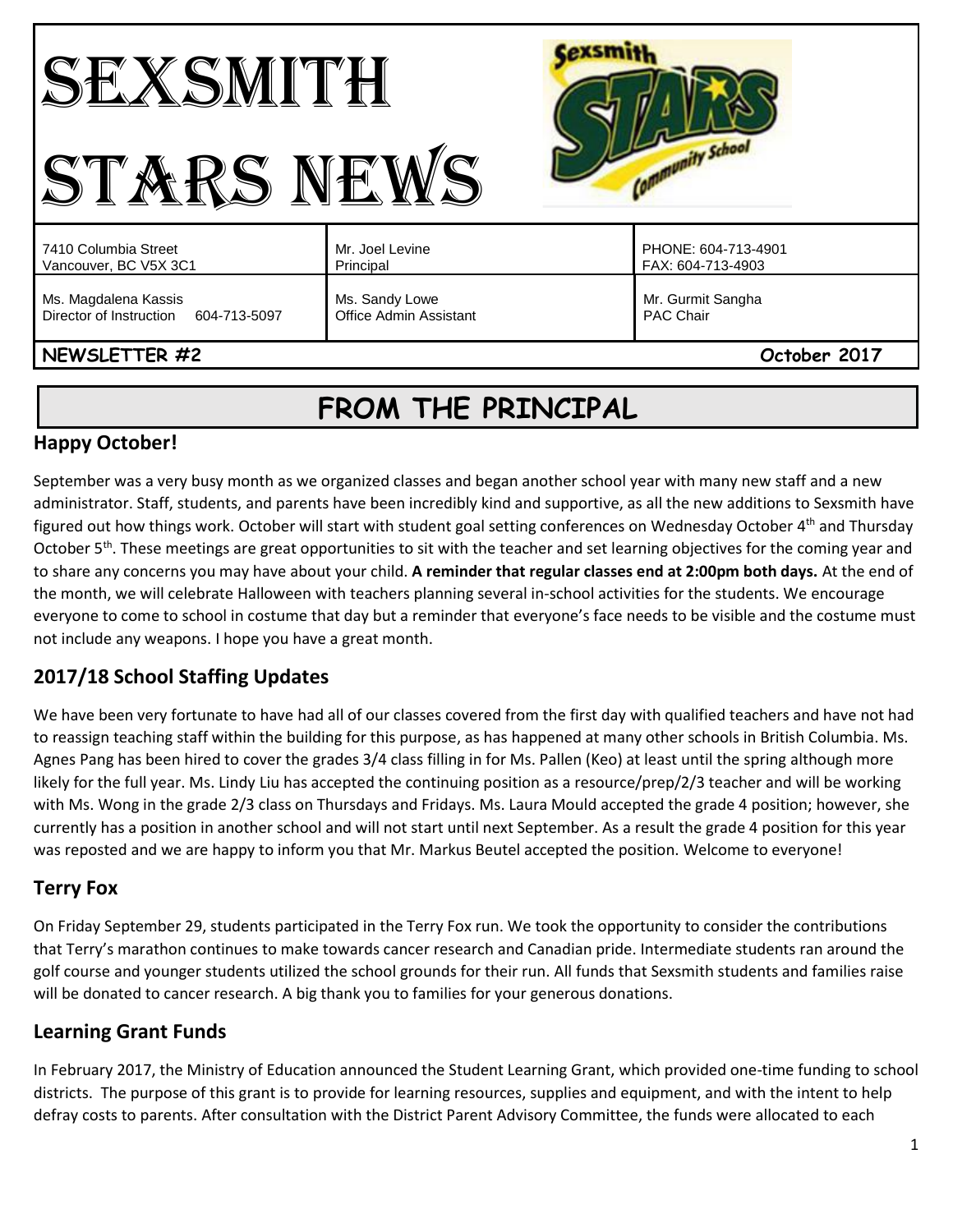school based on the enrollment data from September 2016. School Staff have now undertaken a review of needs and have identified several areas where they feel the money will be of most use. Primary and intermediate teams will be purchasing resources to support the implementation of the new curriculum, additional technology resources (i.e. projectors), and to give immediate assistance to parents **this year only** the cost of all Jump Math workbooks will be covered by the learning grant funds.

## **New Safe Arrival Procedures for 2017-18 Reminder**

#### **Reporting Student Absences:**

Student safety is of paramount importance at the Vancouver School District. Ensuring student safety is a shared responsibility. In order to assist schools, we ask parents to notify schools of student absences. **If your child will be absent from school, please phone the school to report this absence as early as possible. Parents should leave a message on the answering service by calling 604-713-5159 extension 80.** Messages can be received before the office is open. School offices are busy places: consistently notifying the school in advance of your child's absence will significantly improve the efficiency and effectiveness of the Safe Arrival Morning Routine.

To Report Your Childs Absence – Please call **604-713-5159 extension 80** prior to 9 am on the first day of the absence

#### **Student Sign out Procedure:**

**When you pick up your child during the school day, please ensure that you sign them out at the school office.** If you do not sign out your child, they will be unaccounted for, and the school will identify your child as a 'missing' student and will commence a search of school grounds. **If the school staff do not locate the child, and are unable to reach a parent promptly, the school will call the Vancouver Police Department**. Therefore, clear communication is essential for ensuring the safety of your child and to prevent unnecessary searches.

Thank you for helping us keep your children safe!

## **PAC News**

The first PAC meeting was held on Thursday September 14 at 6:30pm. Many parents attended. Minutes have been posted on the PAC tab of the school website. The next meeting is on Thursday October 12 at 6:30pm in the library. All parents are welcome to attend. If you would like to contact PAC or volunteer to help out with a program please email [sexsmithvolunteers@gmail.com](mailto:sexsmithvolunteers@gmail.com) .

## **Fees and Forms**

This is just a reminder to return all forms and fees to your child's teacher as soon as possible. It is very important that the office always have updated contact information for each student. Please ensure that during the year if your email or phone number changes or if your emergency contact information changes that you let us know as soon as possible.

## **Pick Up and Drop Off Concerns**

It has come to our attention that some parents are dropping off or picking up students on 59<sup>th</sup> avenue and having their child cross the street in the middle of the block. Children are running between cars to cross the street to meet their parents. This creates a very real safety concern because of the amount of traffic at that time of day. We require the students to cross 59<sup>th</sup> avenue at the cross walk at Manitoba Street. Your cooperation with this requirement would be greatly appreciated.